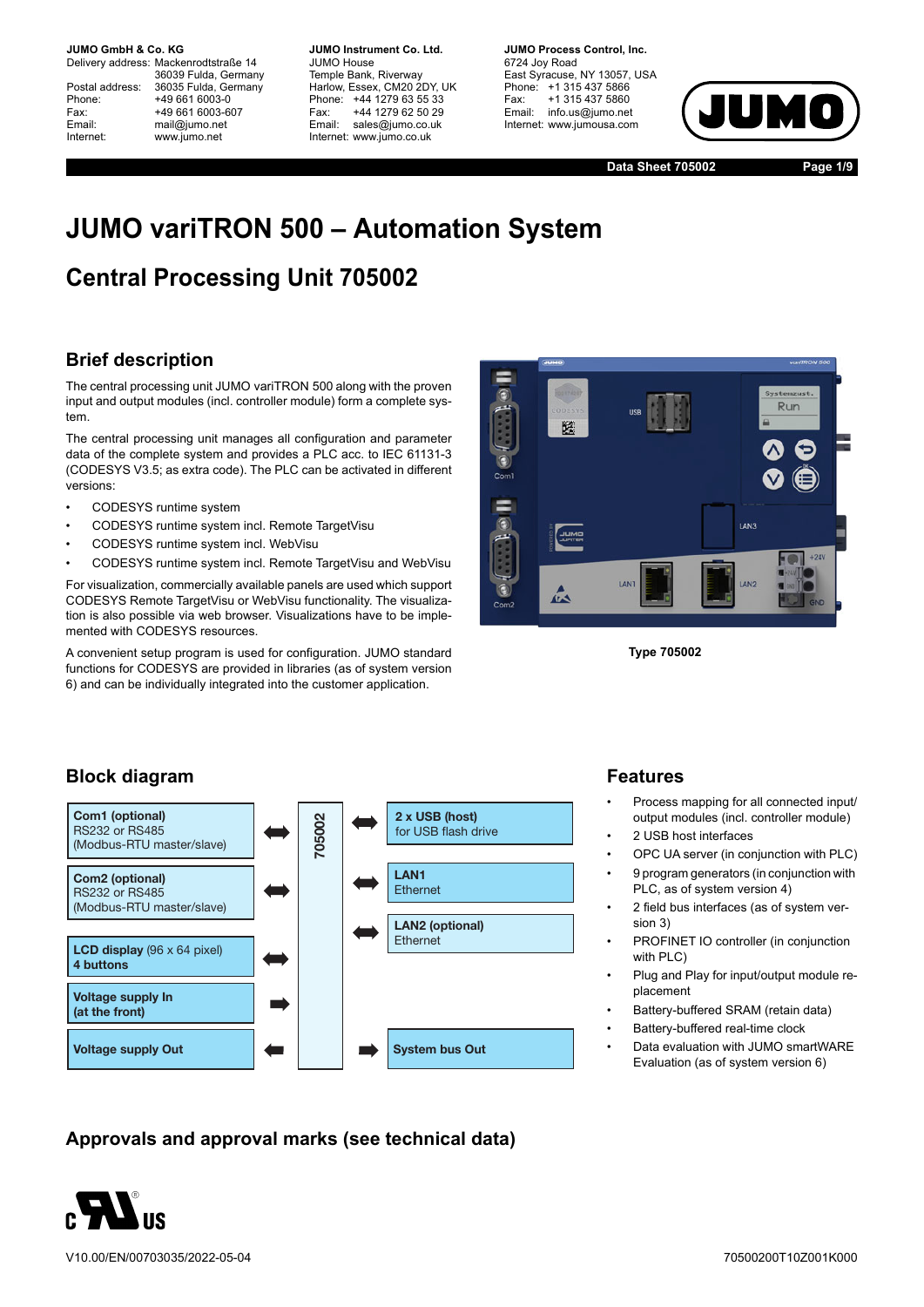Delivery address: Mackenrodtstraße 14 36039 Fulda, Germany Postal address: 36035 Fulda, Germany Phone: +49 661 6003-0 Fax: +49 661 6003-607 Email: mail@jumo.net Internet: www.jumo.net

**JUMO Instrument Co. Ltd.** JUMO House Temple Bank, Riverway Harlow, Essex, CM20 2DY, UK Phone: +44 1279 63 55 33 Fax: +44 1279 62 50 29 Email: sales@jumo.co.uk Internet: www.jumo.co.uk

**JUMO Process Control, Inc.** 6724 Joy Road

East Syracuse, NY 13057, USA Phone: +1 315 437 5866 Fax: +1 315 437 5860 Email: info.us@jumo.net Internet: www.jumousa.com



**Data Sheet 705002 Page 2/9**

## **Description**

#### **JUMO variTRON 500**

The central processing unit JUMO variTRON 500 is based on a new hardware platform with an 800 MHz processor, which is used as a quad-core variant.

Due to the scalability of hardware and software a modular, flexible, and above all sustainable hardware platform is available that is combined with a modern software architecture. Based on this new platform, innovative operating concepts can now be implemented using state-of-the-art display technologies.

The advantages at a glance:

- High speed performance
- Flexible operating philosophy
- Modern communication interfaces (e.g. OPC UA, MQTT)
- Integration of different fieldbus protocols such as PROFINET IO, EtherCAT, and Modbus-TCP/-RTU
- Easy integration of new software functions via PLC (CODESYS V3.5)
- Availability of function and visualization libraries (as of system version 6)
- Easy adaptation of hardware inputs and outputs
- Customized operation and visualization with several operator stations via CODE-SYS remote target visualization or via web visualization (mixed operation is possible)
- Panels in various formats (portrait or landscape, 4:3 or 16:9)
- JUMO Web Cockpit

#### **Input/output modules**

The proven input and output modules (incl. controller module) are available as module variants.

For example: the analog input module with universal inputs for thermocouples, RTD temperature probes, and voltage or current standard signals. As a result the same hardware can be used to precisely record and digitize a highly diverse range of process variables.

JUMO variTRON 500 enables simultaneous operation of more than 120 control loops so that it can also be used for sophisticated processes. Through expansion slots the inputs and outputs of each controller module can be individually expanded and adapted. The control loops here operate fully independently, which means they do not require resources from the central processing unit.

Thyristor power controllers can also be connected via EtherCAT or PROFINET. In addition, JUMO digiLine sensors for liquid analysis can be connected to the central processing unit.

#### **Acquisition of process data**

As of system version 6, the JUMO variTRON 500 central processing unit provides a function for acquiring process data. This allows up to 240 analog or digital channels (signals) to be logged. The channels are arranged in groups for this purpose.

By grouping the channels, the user can, for example, create a separate group for each plant or log signals with a different memory cycle. The grouping of channels is also the basis for acquiring batches.

The process data is only temporarily stored in the central processing unit to bridge network failures before this data is transferred to the Datastore for storage. The Datastore is part of the JUMO smartWARE Evaluation software, which is used to visualize and evaluate the data. A fee-based license is required for this purpose (number of channels). A visualization using only the central processing unit is not possible.

### **Acquisition of batches**

As of system version 6, the scope of the JUMO variTRON 500 central processing unit also includes the acquisition of batches. As a result, up to 20 batches can be logged simultaneously.

The batch data is acquired together with the channels (signals) of the assigned groups and the event messages.

The batches are also only temporarily stored in the central processing unit. Storage, visualization, and evaluation are then carried out with the JUMO smartWARE Evaluation software. A fee-based license is also required for this purpose (number of batches).

### **JUMO Cloud**

The IoT platform for process visualization as well as data acquisition, evaluation, and archiving enables worldwide access to measurement data using common web browsers. The JUMO Cloud is characterized by a high degree of security as well as valuable visualization, alarm, and planning functions.

Further information on the JUMO Cloud:

[qr-en-cloud.jumo.info](http://qr-en-cloud.jumo.info)

#### **JUMO smartWARE SCADA**

The JUMO smartWARE SCADA software provides easy access to measurement data using conventional web browsers. It offers functions

for process visualization as well as for evaluation of the acquired data. The software also supports manufacturing and work processes with valuable visualization, alarm, and planning functions.

Further information on the JUMO smartWARE SCADA software:

[qr-en-scada.jumo.info](http://qr-en-scada.jumo.info)

#### **JUMO smartWARE Evaluation**

JUMO smartWARE Evaluation stores process data from distributed plants that is acquired by JUMO variTRON devices. The collected data can be viewed and evaluated with a web browser. Thanks to Docker technology, JUMO smartWARE Evaluation can be installed on a desktop computer, on a server in your own network, or on a cloud server. A manipulation detection system ensures data security.

Further information on the JUMO smartWARE Evaluation software:

[qr-en-evaluation.jumo.info](http://qr-en-evaluation.jumo.info)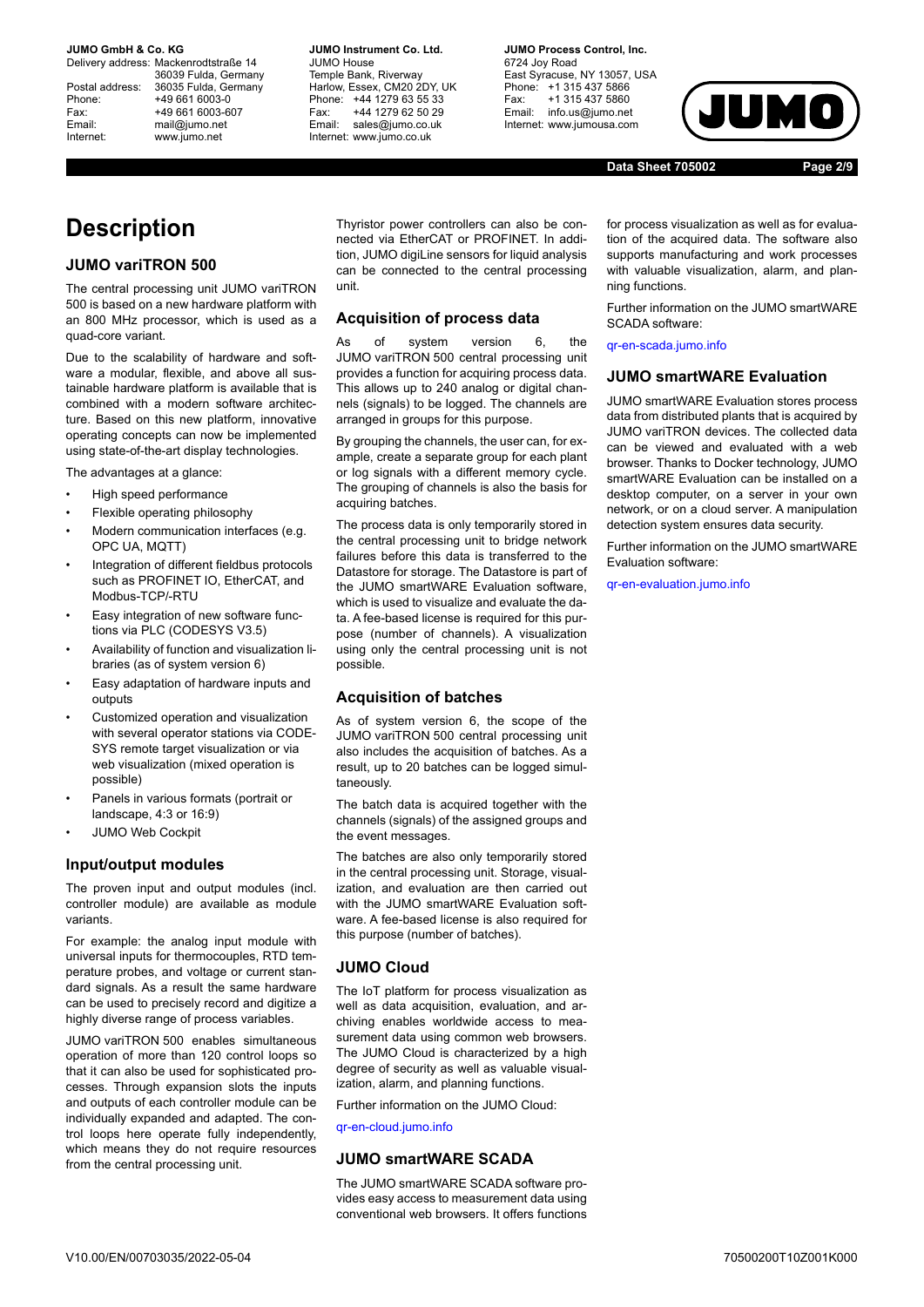Delivery address: Mackenrodtstraße 14 36039 Fulda, Germany Postal address: 36035 Fulda, Germany Phone: +49 661 6003-0<br>
Fax: +49 661 6003-6<br>
Email: mail@jumo.net +49 661 6003-607 mail@jumo.net Internet: www.jumo.net

**JUMO Instrument Co. Ltd.** JUMO House Temple Bank, Riverway Harlow, Essex, CM20 2DY, UK Phone: +44 1279 63 55 33 Fax: +44 1279 62 50 29 Email: sales@jumo.co.uk Internet: www.jumo.co.uk

**JUMO Process Control, Inc.** 6724 Joy Road

East Syracuse, NY 13057, USA Phone: +1 315 437 5866 Fax: +1 315 437 5860 Email: info.us@jumo.net Internet: www.jumousa.com



**Data Sheet 705002 Page 3/9**

# **Technical data**

## **Interfaces**

| USB host                          |                                                                                                                                                                                                     |
|-----------------------------------|-----------------------------------------------------------------------------------------------------------------------------------------------------------------------------------------------------|
| Description                       | <b>USB</b>                                                                                                                                                                                          |
| Type                              | A (socket)                                                                                                                                                                                          |
| Number                            | 2                                                                                                                                                                                                   |
| Device category                   | Mass storage class                                                                                                                                                                                  |
| Application                       | For connecting a USB flash drive (interfaces cannot be used simultaneously)                                                                                                                         |
| Data rate                         | Low Speed, Full Speed, Hi-Speed                                                                                                                                                                     |
| Max. current                      | 500 mA per interface                                                                                                                                                                                |
| Ethernet                          |                                                                                                                                                                                                     |
| Description                       | LAN1, LAN2 (optional)                                                                                                                                                                               |
| <b>Type</b>                       | <b>RJ45</b>                                                                                                                                                                                         |
| Number                            | 1 (optional: 2)                                                                                                                                                                                     |
| Protocol                          | TCP, IPv4, HTTP(S)                                                                                                                                                                                  |
|                                   | Via CODESYS as an option: Modbus-TCP, PROFINET IO controller, EtherCAT mas-<br>ter, OPC UA server, BACnet/IP (as of system version 4)                                                               |
| Application                       | Communication with:<br>- PC (setup program, web browser)<br>- Email server<br>- Modbus-TCP master/slave<br>- PROFINET IO device<br>- EtherCAT slave<br>- OPC UA client<br>- BACnet/IP server/client |
| <b>Transfer rate</b>              | 10 Mbit/s, 100 Mbit/s                                                                                                                                                                               |
| Connection cable                  | Network cable, at least CAT5 (S/FTP)                                                                                                                                                                |
| Cable length                      | Up to 100 m                                                                                                                                                                                         |
| RS232 or RS485 (serial interface) | Depending on the device version                                                                                                                                                                     |
| Description                       | Com1, Com2                                                                                                                                                                                          |
| <b>Type</b>                       | D-Sub 9-pole                                                                                                                                                                                        |
| Number                            | 2                                                                                                                                                                                                   |
| Application                       | Fieldbus applications, communication via modem with a PC or with an email server                                                                                                                    |
| Protocol                          | Via CODESYS: Modbus-RTU master/slave                                                                                                                                                                |
| Data format                       | 8/1/n, 8/1/e, 8/1/o                                                                                                                                                                                 |
| Transfer rate                     | 9600 Bd, 19200 Bd, 38400 Bd                                                                                                                                                                         |
| System bus                        |                                                                                                                                                                                                     |
| Description                       | None (side connector)                                                                                                                                                                               |
| Type                              | System specific                                                                                                                                                                                     |
| Number                            | 1                                                                                                                                                                                                   |
| Application                       | Connection of a router module 705041 or an input/output module                                                                                                                                      |

## **Display**

| Type               | r.<br>nonochrome<br>└─<br>$\sim$               |
|--------------------|------------------------------------------------|
| Ð<br>RAC<br>nutior | 96<br>rows<br>pixels<br>64<br>$\sim$<br>$\sim$ |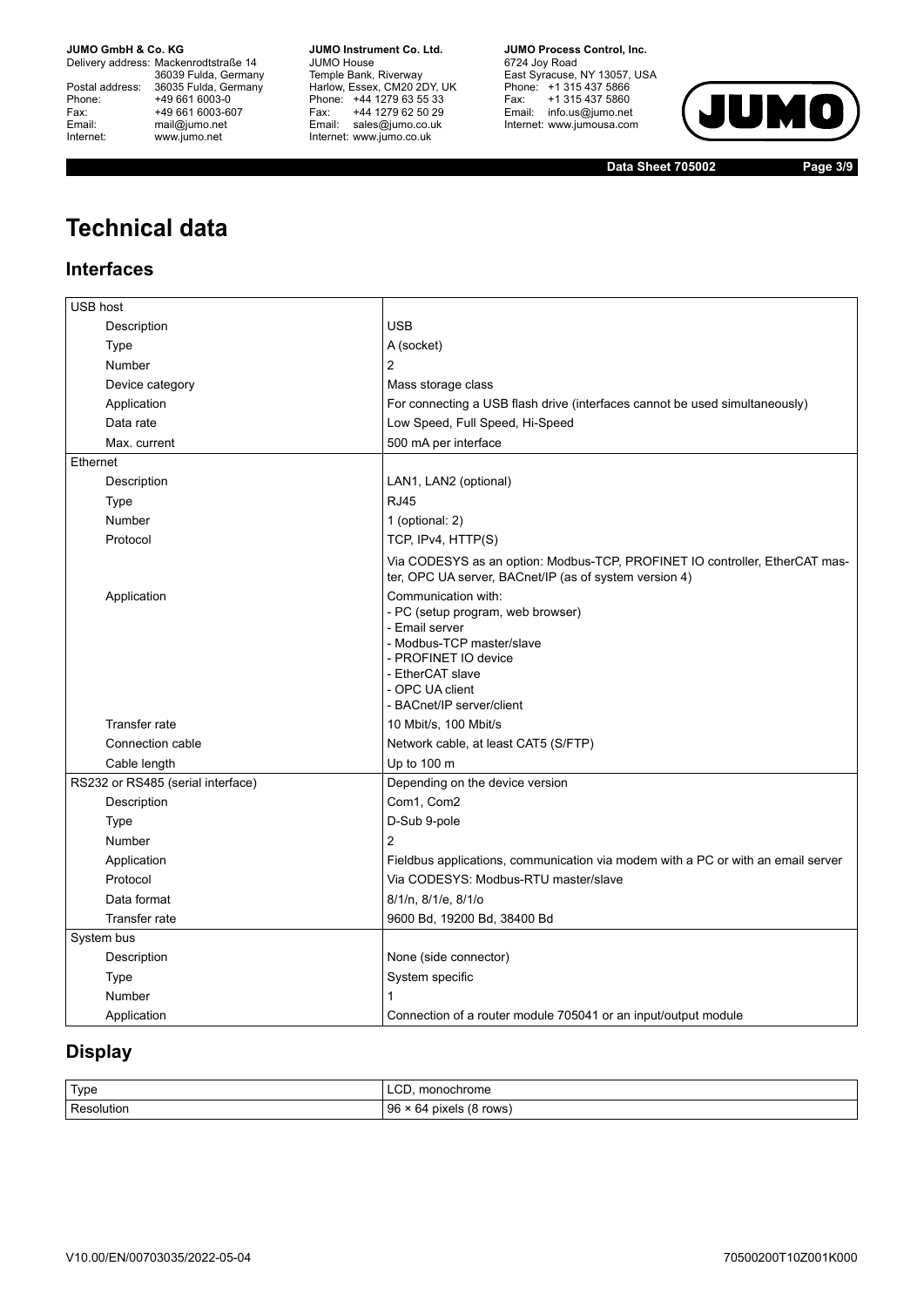Delivery address: Mackenrodtstraße 14 36039 Fulda, Germany Postal address: 36035 Fulda, Germany Phone: +49 661 6003-0<br>
Fax: +49 661 6003-6<br>
Email: mail@jumo.net +49 661 6003-607 mail@jumo.net Internet: www.jumo.net

**JUMO Instrument Co. Ltd.** JUMO House Temple Bank, Riverway Harlow, Essex, CM20 2DY, UK Phone: +44 1279 63 55 33 Fax: +44 1279 62 50 29 Email: sales@jumo.co.uk Internet: www.jumo.co.uk

**JUMO Process Control, Inc.** 6724 Joy Road East Syracuse, NY 13057, USA Phone: +1 315 437 5866 Fax: +1 315 437 5860 Email: info.us@jumo.net Internet: www.jumousa.com



**Data Sheet 705002 Page 4/9**

## **Electrical data**

| Voltage supply                                                      |                                                                                                                            |
|---------------------------------------------------------------------|----------------------------------------------------------------------------------------------------------------------------|
| Symbol (see nameplate)                                              |                                                                                                                            |
| Connection                                                          | At the front (removable terminal strip, 2-pole with Push-In technology)                                                    |
| Voltage                                                             | DC 24 V +25/-20 % SELV                                                                                                     |
| Residual ripple                                                     | 5 %                                                                                                                        |
| Current consumption                                                 | Max. 1.16 A (at DC 19.2 V)                                                                                                 |
|                                                                     | Current consumption of lined-up modules also has to be considered (see "Hardware"<br>configuration" in the setup program)! |
| Power consumption                                                   | Max. 25 W                                                                                                                  |
| Conductor cross section (voltage supply)                            |                                                                                                                            |
| Wire or stranded wire without ferrule                               | Min. 1.5 mm <sup>2</sup> , max. 2.5 mm <sup>2</sup>                                                                        |
| Stranded wire with ferrule                                          | Min. 1.5 mm <sup>2</sup> , max. 2.5 mm <sup>2</sup>                                                                        |
| 2 x stranded wire with twin core-end<br>ferrule with plastic collar | 1.5 mm <sup>2</sup>                                                                                                        |
| Stripping length                                                    | $10 \text{ mm}$                                                                                                            |
| Electrical safety                                                   | According to DIN EN 61010-1<br>Overvoltage category III, pollution degree 2                                                |
| Protection rating                                                   | Ш                                                                                                                          |
| Electromagnetic compatibility                                       | Acc. to DIN EN 61326-1                                                                                                     |
| Interference emission                                               | Class A - only for industrial use -                                                                                        |
| Interference immunity                                               | Industrial requirement                                                                                                     |
| Data backup                                                         | <b>Buffered RAM</b>                                                                                                        |
| Buffer battery service life                                         | Typ. 6 years (lithium battery)                                                                                             |
|                                                                     | Observe fault messages on battery status in the event list (battery almost empty, bat-<br>tery empty)!                     |

## **Housing and environmental conditions**

| Case type                            | Plastic case for DIN rail mounting in the control cabinet (indoor use); DIN rail acc. to<br>DIN EN 60715, 35 mm x 7.5 mm x 1 mm                                |
|--------------------------------------|----------------------------------------------------------------------------------------------------------------------------------------------------------------|
| Dimensions (W $\times$ H $\times$ D) | 135 mm × 101 mm × 101.5 mm (without connection elements)                                                                                                       |
| Weight (fully fitted)                | Approx. 590 q                                                                                                                                                  |
| Protection type                      | IP 20, according to DIN EN 60529                                                                                                                               |
| Ambient temperature range            | -20 to +55 $^{\circ}$ C                                                                                                                                        |
| Storage temperature range            | -40 to +70 $^{\circ}$ C                                                                                                                                        |
| Resistance to climatic conditions    | Relative humidity $\leq$ 90 % annual average without condensation (climate class 3K3 acc.<br>to DIN EN 60721-3-3 with extended temperature and humidity range) |
| Site altitude                        | Up to 2000 m above sea level                                                                                                                                   |
| Vibration                            | Acc. to DIN EN 60068-2-6, table C.2                                                                                                                            |
| Amplitude                            | 0.15 mm from 10 to 58.1 Hz                                                                                                                                     |
| Acceleration                         | 20 m/s <sup>2</sup> from 58.1 to 150 Hz                                                                                                                        |
| Shock                                | Acc. to DIN EN 60068-2-27, table A.1                                                                                                                           |
| Peak acceleration                    | 150 m/s <sup>2</sup>                                                                                                                                           |
| Shock duration                       | $11 \text{ ms}$                                                                                                                                                |

## **Approvals and approval marks**

| Approval mark | <b>Test facility</b>      | Certificate/certification<br>number | <b>Inspection basis</b>                                        | <b>Valid for</b> |
|---------------|---------------------------|-------------------------------------|----------------------------------------------------------------|------------------|
| c UL us       | Underwriters Laboratories | E201387                             | UL 61010-1 (3. Ed.).<br>CAN/CSA-22.2<br>  No. 61010-1 (3. Ed.) | All types        |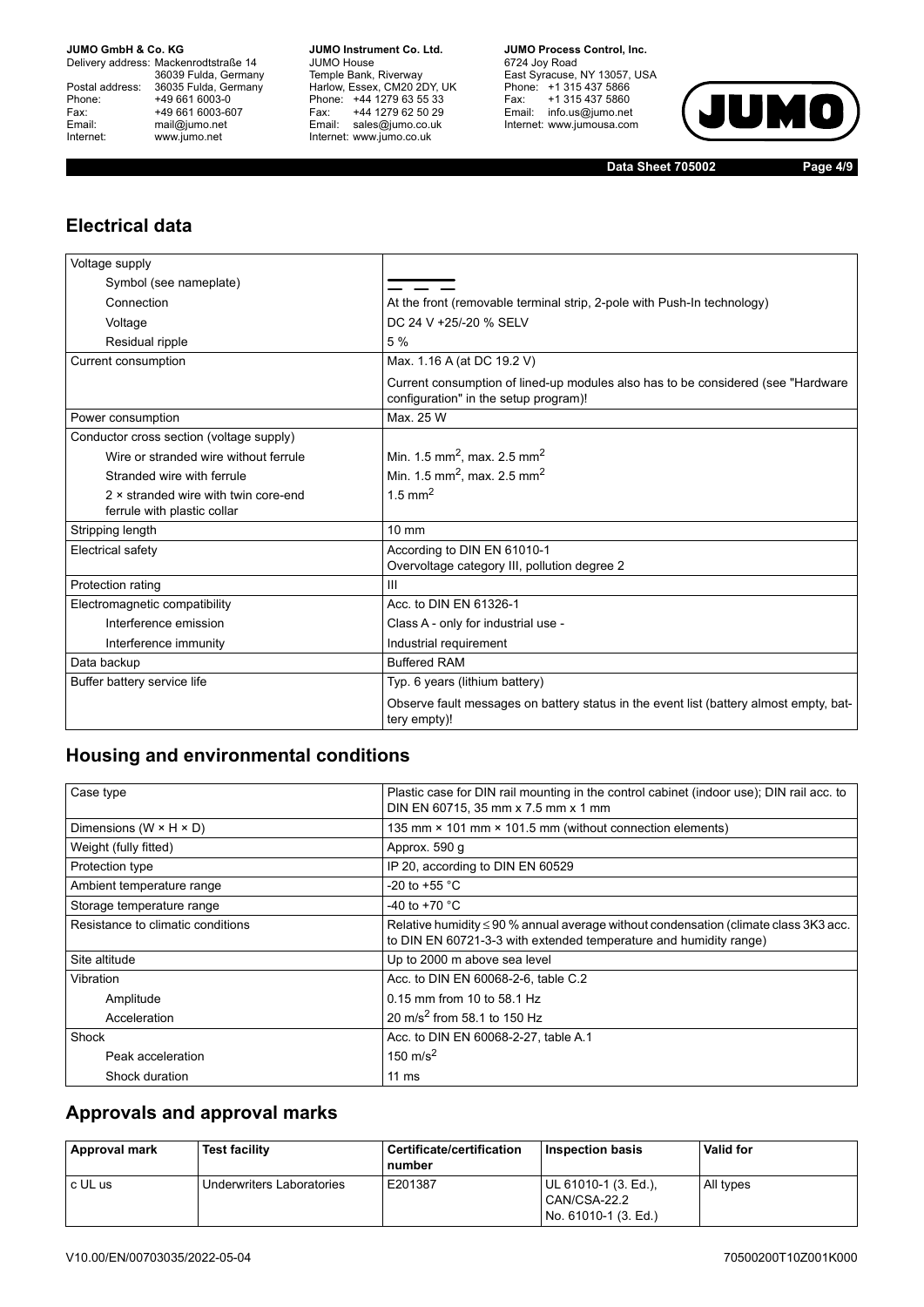Delivery address: Mackenrodtstraße 14 36039 Fulda, Germany Postal address: 36035 Fulda, Germany Phone: +49 661 6003-0<br>
Fax: +49 661 6003-6<br>
Email: mail@jumo.net +49 661 6003-607 mail@jumo.net Internet: www.jumo.net

**JUMO Instrument Co. Ltd.** JUMO House Temple Bank, Riverway Harlow, Essex, CM20 2DY, UK Phone: +44 1279 63 55 33 Fax: +44 1279 62 50 29 Email: sales@jumo.co.uk Internet: www.jumo.co.uk

**JUMO Process Control, Inc.** 6724 Joy Road East Syracuse, NY 13057, USA Phone: +1 315 437 5866 Fax: +1 315 437 5860 Email: info.us@jumo.net Internet: www.jumousa.com



**Data Sheet 705002 Page 5/9**

# **Connection diagram**

The connection diagram in the data sheet provides preliminary information about the connection options. For the electrical connection, only use the installation instructions or the operating manual. The knowledge and the correct technical compliance with the safety information and warnings contained in these documents are mandatory for mounting, electrical connection, and startup as well as for safety during operation.



## **Interfaces**

| <b>Connection</b>      | Designation      | <b>Number</b> | <b>Connection element</b> | Assignment    |                              |  |  |  |
|------------------------|------------------|---------------|---------------------------|---------------|------------------------------|--|--|--|
| USB host $(2 \times)$  | <b>USB</b>       | (12),<br>(13) |                           |               |                              |  |  |  |
| Ethernet               | LAN1,            | (8),          | $-\infty$                 | $1TX+$        | Transmission data +          |  |  |  |
| (LAN2 optional)        | LAN2             | (7)           |                           | $2TX -$       | Transmission data -          |  |  |  |
|                        |                  |               | E<br>E<br>E<br>S          | $3 RX+$       | Received data +              |  |  |  |
|                        |                  |               |                           | 6 RX-         | Received data -              |  |  |  |
| Serial interface RS232 | Com1,            | (11),         |                           | 2 RxD         | Received data                |  |  |  |
| (optional)             | Com <sub>2</sub> | (9)           |                           | 3 TxD         | Transmission data            |  |  |  |
|                        |                  |               | GJ.<br>$\sigma$           | 5 GND         | Ground                       |  |  |  |
| Serial interface RS485 | Com1,            | (11),         | $\infty$                  | $3$ TxD+/RxD+ | Transmission/received data + |  |  |  |
| (optional)             | Com <sub>2</sub> | (9)           | $\Omega$                  | 5 GND         | Ground                       |  |  |  |
|                        |                  |               | $\circledcirc$            | 8 TxD-/RxD-   | Transmission/received data - |  |  |  |

## **Voltage supply**

| Connection        | <b>Designation</b>        | Number | Symbol and terminal designation |
|-------------------|---------------------------|--------|---------------------------------|
| Voltage supply In | $+24$ V and<br><b>GND</b> | (6)    | $0+24V$<br>Uv<br><b>GND</b>     |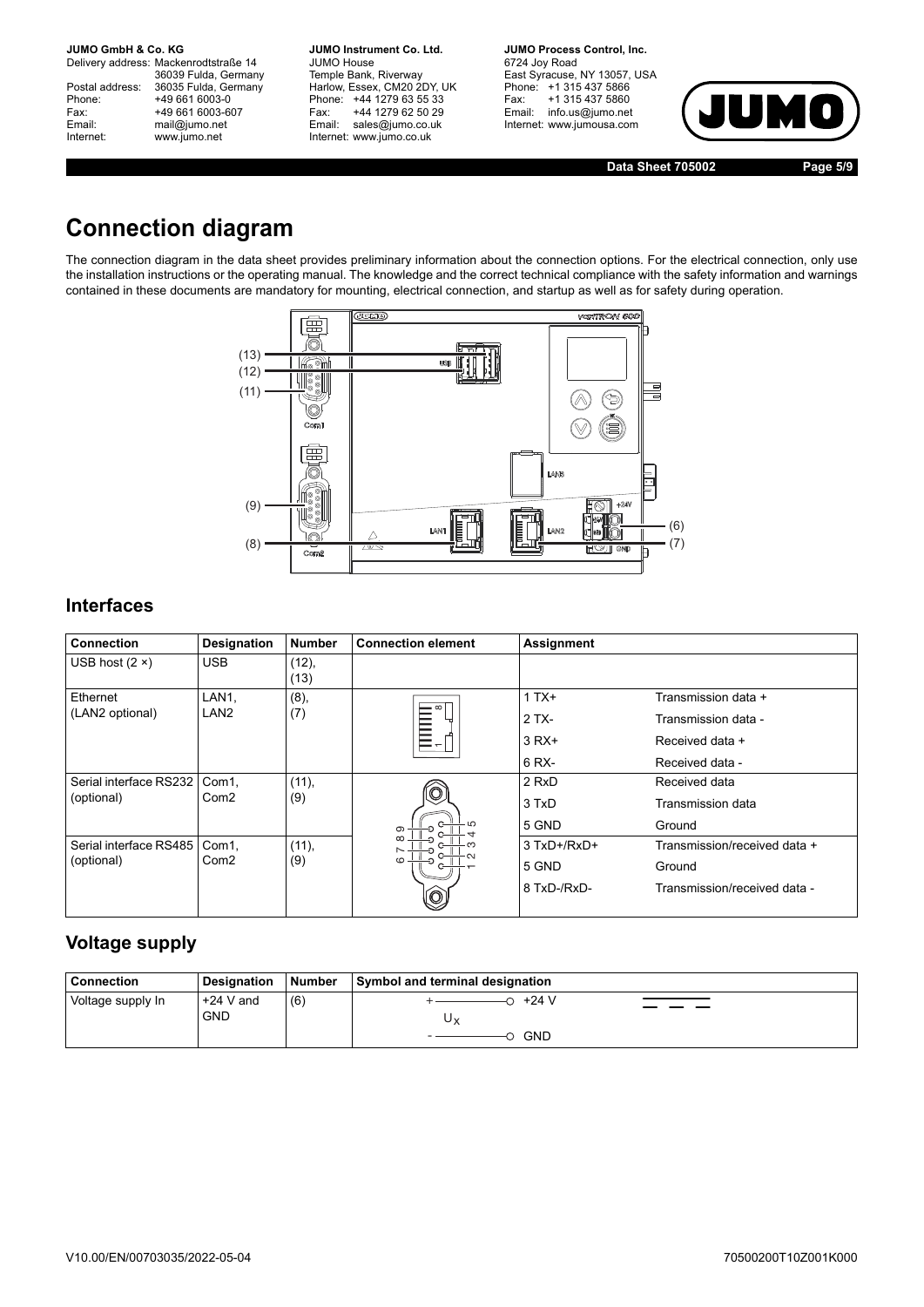Delivery address: Mackenrodtstraße 14 36039 Fulda, Germany Postal address: 36035 Fulda, Germany Phone: +49 661 6003-0 Fax: +49 661 6003-607 Email: mail@jumo.net Internet: www.jumo.net

**JUMO Instrument Co. Ltd.** JUMO House Temple Bank, Riverway Harlow, Essex, CM20 2DY, UK Phone: +44 1279 63 55 33 Fax: +44 1279 62 50 29 Email: sales@jumo.co.uk Internet: www.jumo.co.uk

**JUMO Process Control, Inc.** 6724 Joy Road East Syracuse, NY 13057, USA Phone: +1 315 437 5866 Fax: +1 315 437 5860 Email: info.us@jumo.net Internet: www.jumousa.com



**Data Sheet 705002 Page 6/9**

# **Display, operating, and connection elements**



- (1) Display
- (2) Voltage supply Out, DC 24 V
- (3) Control elements
- (4) Interface LAN3 (for future use)
- (5) Side system bus Out
- (6) External voltage supply DC 24 V
- (7) Interface LAN2
- (8) Interface LAN1
- (9) Interface Com2
- (10) Com2 terminating resistors
- (11) Com1 interface
- (12) USB host interface 1
- (13) USB host interface 2
- (14) Com1 terminating resistors

# **Electrical isolation**



(1) Functional galvanic isolation for connection of SELV or PELV electrical circuits.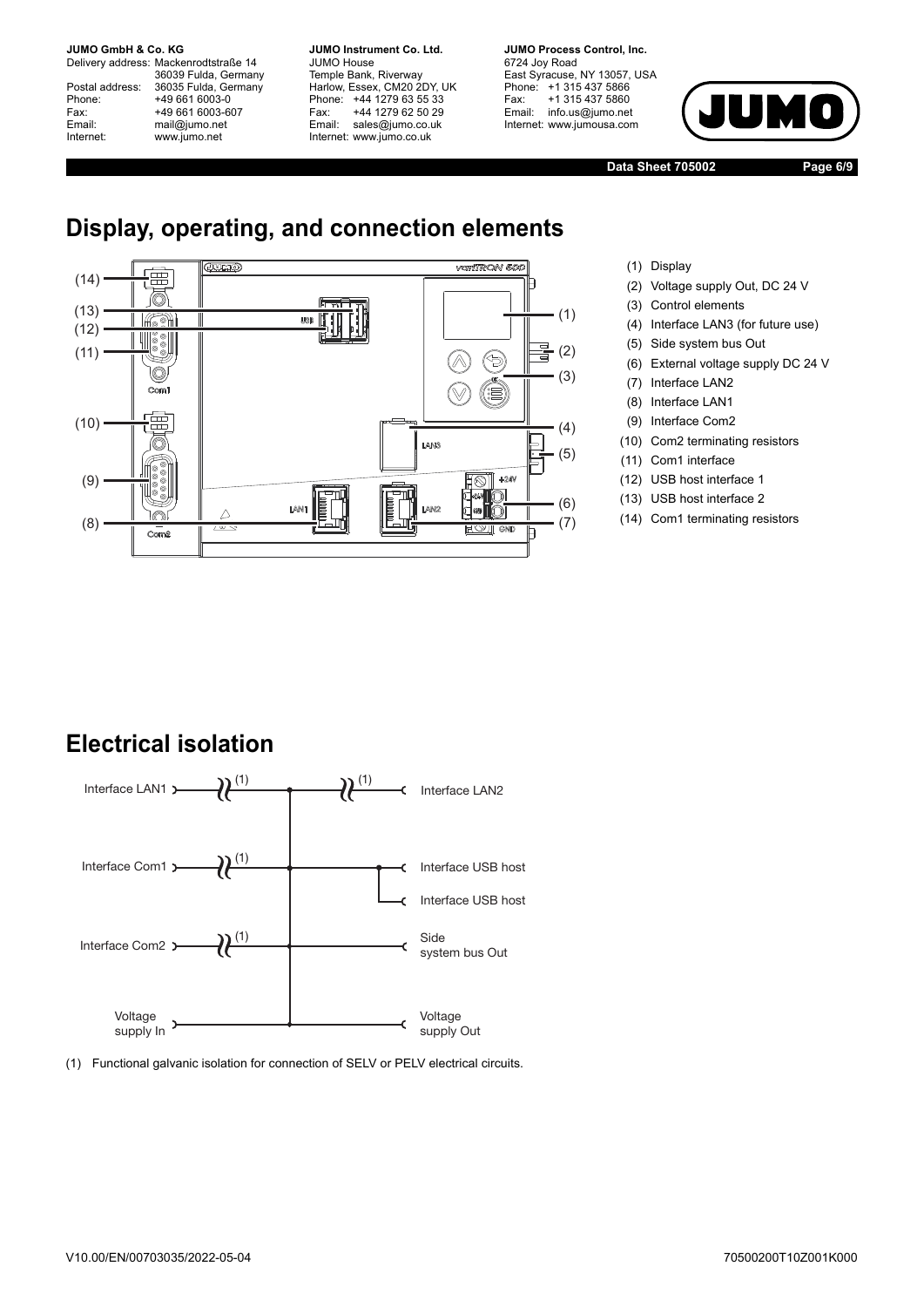Delivery address: Mackenrodtstraße 14 36039 Fulda, Germany Postal address: 36035 Fulda, Germany Phone: +49 661 6003-0 Fax: +49 661 6003-607 Email: mail@jumo.net Internet: www.jumo.net

**JUMO Instrument Co. Ltd.** JUMO House Temple Bank, Riverway Harlow, Essex, CM20 2DY, UK Phone: +44 1279 63 55 33 Fax: +44 1279 62 50 29 Email: sales@jumo.co.uk Internet: www.jumo.co.uk

**JUMO Process Control, Inc.** 6724 Joy Road East Syracuse, NY 13057, USA Phone: +1 315 437 5866

Fax: +1 315 437 5860 Email: info.us@jumo.net Internet: www.jumousa.com



**Data Sheet 705002 Page 7/9**

# **Dimensions**

23.3





# **Module overview**

### **Central processing unit**

• JUMO variTRON 500 Data sheet 705002

#### **Input/output modules**

- Multichannel controller module Data sheet 705010
- Relay module 4-channel Data sheet 705015
- Analog input module 4-channel Data sheet 705020
- Analog input module 8-channel Data sheet 705021
- Analog output module 4-channel Data sheet 705025
- Digital input/output module 12-channel Data sheet 705030
- Digital input/output module 32-channel Data sheet 705031 (as of system version 3)
- Thyristor power controller type 70906x Data sheet 709061, 709062, 709063 (as of system version 3)

### **Special modules**

- Router module 2-port Data sheet 705041 (as of system version 3)
- Router module 3-port Data sheet 705042 (as of system version 3)
- Router module 1-port Data sheet 705043 (as of system version 4)

### **Panels**

• JUMO variTRON Web panels Data sheet 705070

### **Power supply units**

- 705090/03-33 Data sheet 705090
- 705090/05-33 Data sheet 705090
- 705090/10-33 Data sheet 705090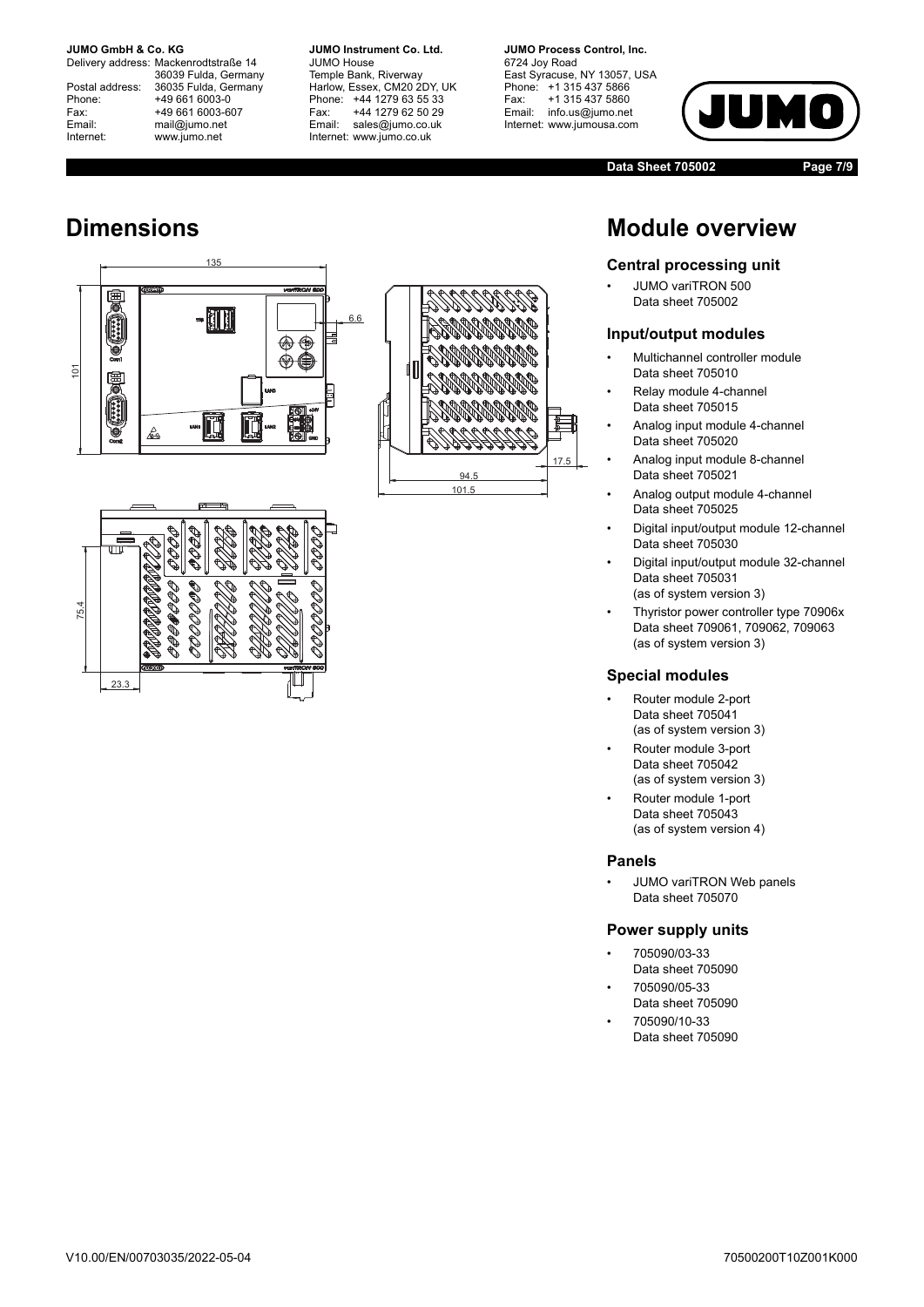Delivery address: Mackenrodtstraße 14 36039 Fulda, Germany Postal address: 36035 Fulda, Germany Phone: +49 661 6003-0<br>
Fax: +49 661 6003-6<br>
Email: mail@jumo.net +49 661 6003-607 mail@jumo.net Internet: www.jumo.net

**JUMO Instrument Co. Ltd.** JUMO House Temple Bank, Riverway Harlow, Essex, CM20 2DY, UK Phone: +44 1279 63 55 33 Fax: +44 1279 62 50 29 Email: sales@jumo.co.uk Internet: www.jumo.co.uk

**JUMO Process Control, Inc.** 6724 Joy Road East Syracuse, NY 13057, USA Phone: +1 315 437 5866 Fax: +1 315 437 5860 Email: info.us@jumo.net

Internet: www.jumousa.com



**Data Sheet 705002 Page 8/9**

## **Order details**

|                | (1)  | <b>Basic type</b>                                                                                                      |
|----------------|------|------------------------------------------------------------------------------------------------------------------------|
| 705002         |      | Central processing unit, type 705002 (1 × Ethernet (RJ45), 1 × system bus (side), 2 × USB host interface),<br>Node-RED |
|                | (2)  | Basic type extension 1                                                                                                 |
| $\overline{2}$ |      | Quad core CPU                                                                                                          |
|                | (3)  | <b>Basic type extension 2</b>                                                                                          |
| 2              |      | <b>RAM 1024 MB</b>                                                                                                     |
|                | (4)  | <b>Basic type extension 3</b>                                                                                          |
| 1              |      | eMMC 8 GB <sup>a</sup>                                                                                                 |
|                | (5)  | <b>Basic type extension 4</b>                                                                                          |
| 0              |      | Without software control loops                                                                                         |
|                | (6)  | <b>Version</b>                                                                                                         |
| 8              |      | Standard with default settings                                                                                         |
|                | (7)  | Com1 interface                                                                                                         |
| 00             |      | Not used                                                                                                               |
| 51             |      | RS232 Modbus-RTU <sup>b</sup> (as of system version 3)                                                                 |
| 55             |      | RS485 Modbus-RTU <sup>b</sup> (as of system version 3)                                                                 |
|                | (8)  | <b>Interface Com2</b>                                                                                                  |
| 00             |      | Not used                                                                                                               |
| 51             |      | RS232 Modbus-RTU <sup>b</sup> (as of system version 3)                                                                 |
| 55             |      | RS485 Modbus-RTU <sup>b</sup> (as of system version 3)                                                                 |
|                | (9)  | <b>Interface LAN2</b>                                                                                                  |
| 00             |      | Not used                                                                                                               |
| 08             |      | Ethernet (RJ45)                                                                                                        |
|                | (10) | <b>Voltage supply</b>                                                                                                  |
| 36             |      | DC 24 V +25/-20 %, SELV                                                                                                |
|                | (11) | <b>DNV GL approval</b>                                                                                                 |
| 000            |      | Without approval                                                                                                       |
|                | (12) | <b>Extra codes</b>                                                                                                     |
| 001            |      | Program generator incl. JUMO smartWARE Program (701850; as of system version $x$ ) <sup>c, d</sup>                     |
| 224            |      | PLC according to IEC 61131-3 (CODESYS V3.5; necessary to operate the device as a PLC) <sup>e</sup>                     |
| 225            |      | Program generator $1 - 9$ (as of system version 4) <sup>c</sup>                                                        |
| 280            |      | Remote TargetVisu <sup>c, e</sup>                                                                                      |
| 281            |      | WebVisu <sup>c, e</sup>                                                                                                |
| 282            |      | PROFINET IO controller <sup>c, e</sup>                                                                                 |
| 283            |      | OPC UA server <sup>c, e</sup>                                                                                          |
| 284            |      | Modbus-TCP master <sup>c, e</sup>                                                                                      |
| 285            |      | Modbus-TCP slave <sup>c, e</sup>                                                                                       |
| 286            |      | EtherCAT master <sup>c, e</sup>                                                                                        |
| 289            |      | BACnet/IP (as of system version 4) <sup>c, e</sup>                                                                     |

a Flexible allocation between system data and application data.

<sup>b</sup> The PLC (extra code 224) enables additional interface protocols to be implemented (extra cost).

<sup>c</sup> Only in conjunction with extra code 224.

<sup>d</sup> Only in conjunction with extra code 281.

<sup>e</sup> This function can be used in demo mode free of charge for 30 minutes.

|                  |                                                      | (2) | $(3)$ $(4)$ | (5) | (6) | (7) | (8) | (9) | (10) |  | (12) |  |
|------------------|------------------------------------------------------|-----|-------------|-----|-----|-----|-----|-----|------|--|------|--|
| Order code       |                                                      |     |             |     |     |     |     |     |      |  |      |  |
| Order<br>example | 705002 / 2 2 1 0 - 8 - 00 - 00 - 00 - 36 / 000 , 224 |     |             |     |     |     |     |     |      |  |      |  |